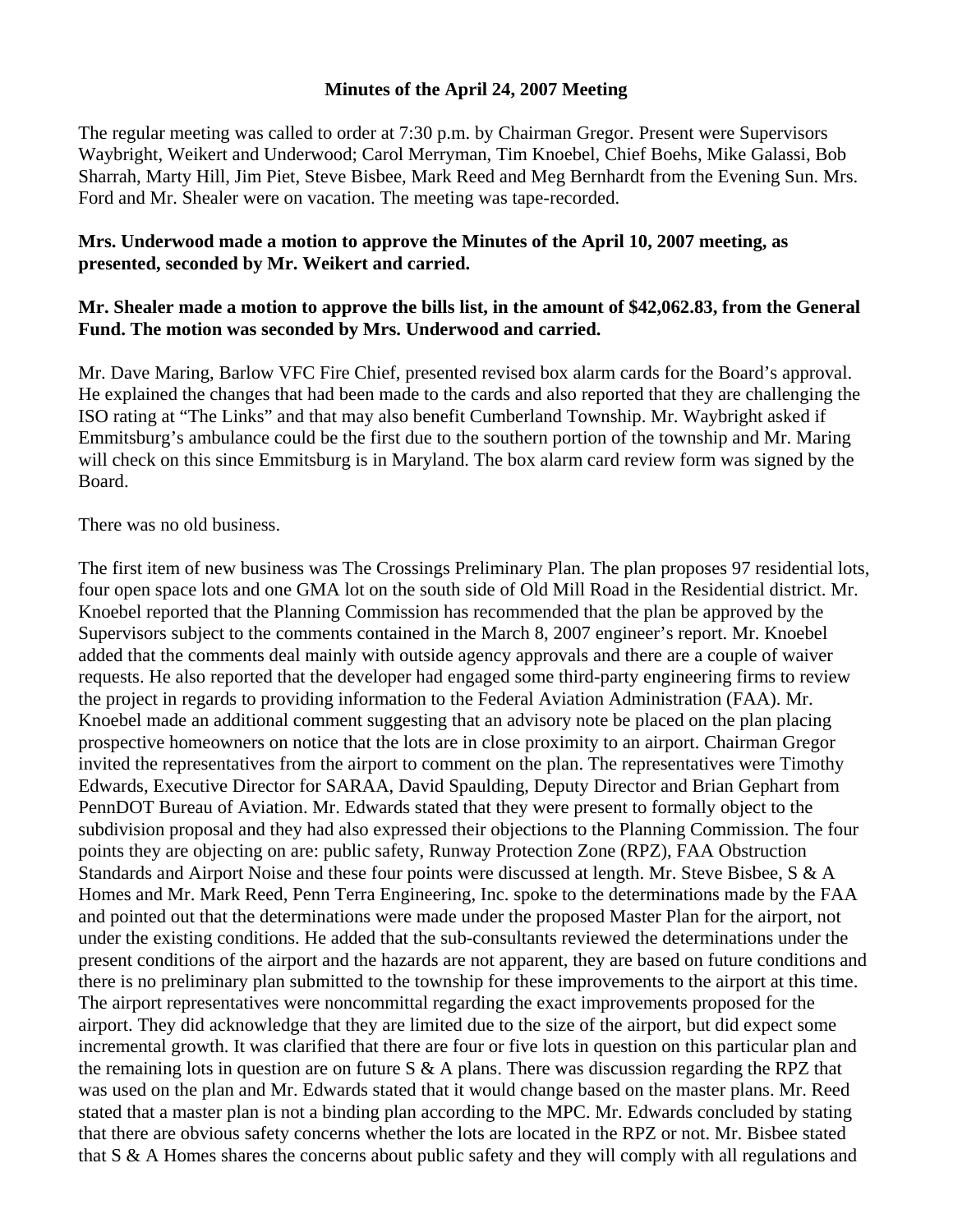procedures set forth by any authority, including the township. He added that he is in a difficult position to direct and pay for a study based on a plan that does not necessarily exist and it is his job to ensure that they are in compliance with all existing rules and regulations. He stated that the FAA has made a ruling based on what the RPZ might be, but he can only work with what currently exists. Mr. Spaulding suggested that the Supervisors wait until the re-review comes back from the FAA. Mr. Bisbee stated that they have independent studies and the bulk of the lots in questions are on another plan and would like to see this plan move forward. Mr. Edwards stated that the FAA has no enforcement capabilities, but in the event there was an accident or injuries, the FAA's objections to the lots in question would exonerate them from any liability and the liability would fall on those who approved the plan. Mr. Knoebel suggested that if approval is given, it be with the condition that all comments from his letter dated March 8, 2007 be addressed including the condition that they must demonstrate compliance with the FAA and it is his understanding that the FAA is currently reviewing documentation that was provided to them and will come back with recommendations resulting from that review. He added that if the recommendations require changes to be made to the plan, then the changes become a condition of the plan approval. **Mr. Weikert made a motion to request an extension of 90 days from the developer, to allow time to receive the FAA study comments seconded by Mr. Waybright.** Mr. Bisbee asked how this will legally work. Mr. Knoebel determined that the plan has until May 10, 2007 to be acted upon so action can be taken at the May 8, 2007 meeting and this motion is putting the developer on notice that the Board would like them to request an extension. **The motion carried.** 

The next item of business was final approval of Cumberland Village, Phase 1C, consisting of 69 building lots (63 single-family detached, 6 duplexes and 4 homeowner's association lots). The development is located on Herr's Ridge Road in the Residential district. Mr. Knoebel reported that they concur with their financial security estimate of \$1,167,372.80, the plan is complete, a resolution for final approval has been prepared and it does include some waivers that were also previously approved on the preliminary plan and the final plan for Phase 1A and 1B. **Mr. Waybright made a motion to grant a waiver of Section 401.4.D: Development within fifty (50) feet of a wetland or waterbody seconded by Mr. Weikert and carried. Mrs. Underwood made a motion to grant waiver of Section 402.2.A: To allow street widths of 28 feet seconded by Mr. Waybright and carried. Mr. Waybright made a motion to grant waiver to Section 402.7.C: To allow slopes greater than 4% in the approach to intersections seconded by Mrs. Underwood and carried. Mr. Weikert made a motion to grant a waiver of Section 504.3.A.5: To waive the requirements for inlets to be designed to create a 1" sump condition below the finished road surface seconded by Mrs. Underwood and carried. Mr. Weikert made a motion to grant a waiver of Section 504.3.A.10: To allow the use of smooth-line corrugated polyethylene pipe (SLCPP) for storm drains and Type IV Bedding (12" aggregate cover) for SLCPP seconded by Mrs. Underwood and carried. Mrs. Underwood made a motion to grant a waiver to Section 504.3.C.a.1 and 2: To manage run-off on a storm by storm basis seconded by Mr. Waybright and carried. Mr. Waybright made a motion to grant a waiver of Section 504.3.C.13: To allow detention basins to have less than 1% minimum bottom slopes seconded by Mr. Weikert and carried. Mr. Waybright made a motion to adopt Resolution 07-12 for Final Plan Approval for Cumberland Village, Phase IC with waivers as approved and conditions as noted seconded by Mrs. Underwood and carried.** 

Mr. Knoebel reported that the S & A Custom Built Homes Lot-Addition Subdivision Plan proposes the addition of a 1.436 acre parcel (Lot 2) from the Deatrick Village development to the adjoining developed property owned by Realty Leasing and Management Co. Lot 2 is part of the previously approved Deatrick Village Land Development Plan and contains the Stormwater Detention Basin for that development. It is proposed that the Deatrick Village Condominium shall retain the responsibility of maintenance and operation of the facility and this has been verified in the condominium declarations. The parcel is located in the Mixed Use district. **Mr. Weikert made a motion to approve the Non-Building Waiver for sewage planning seconded by Mr. Waybright and carried. Mr. Weikert also made a motion to**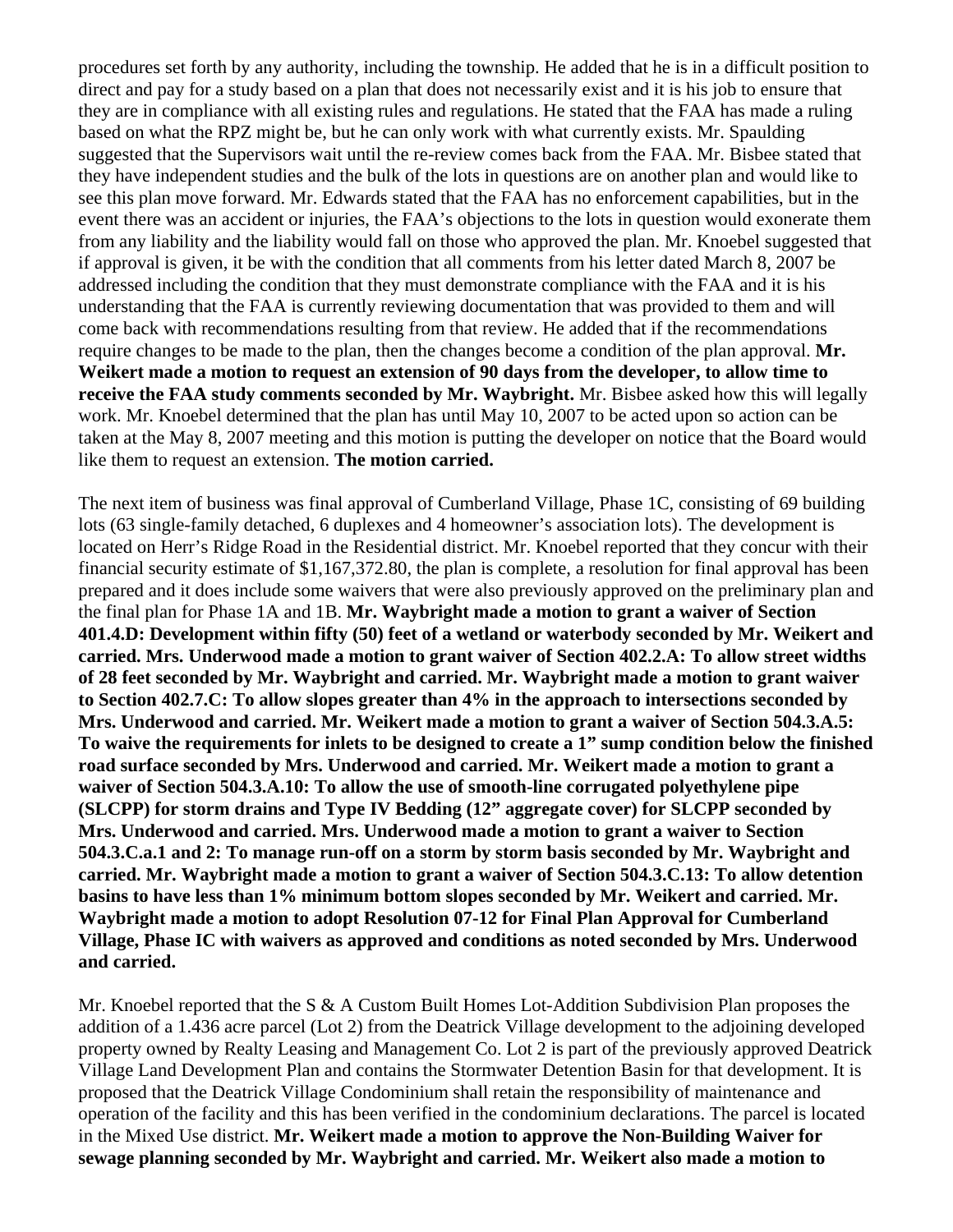## **adopt Resolution 07-13 for Final Plan Approval for S & A Custom Built Homes, Inc. Final Lot-Addition Subdivision Plan seconded by Mrs. Underwood and carried.**

Mr. Knoebel reported that the township received a request for final bond reduction from S & S RV Sales and Service Center on a plan that goes back to 1999, in the amount of \$9,355.00. He added that an inspection was performed and they are recommending that the financial security be released. **Mr. Weikert made a motion to release the remaining financial security for S & S RV Sales and Service Center, in the amount of \$9,355.00 seconded by Mrs. Underwood and carried.** 

**Mr. Waybright made a motion seconded by Mr. Weikert and carried to approve a request from William F. Hill and Associates, on behalf of the Adams County Christian Academy for a ninety-day extension for approval of their Land Development Plan.** Approval is now needed by August 5, 2007.

**Mrs. Underwood made a motion seconded by Mr. Weikert and carried to approve a request from Sharrah Design Group, Inc., on behalf of Graphcom, Inc., to extend the review period for approval of their Land Development Plan until August 1, 2007.** 

**Mrs. Underwood made a motion, seconded by Mr. Weikert and carried to approve a request from Lake Roeder Hillard and Associates, on behalf of Links at Gettysburg Land Company, Inc. for a thirty-day time extension for the review period for approval of their Land Development Plan "Cumberland Crossings".** Approval is now needed by June 7, 2007.

**A Public Hearing for an application for a Liquor License Transfer from Suzel, Inc. (formerly The Schoolhouse) to C.L. Hankey, LLC doing business as The Pike Restaurant and Lounge was scheduled for May 22, 2007 at 7:00 p.m. by motion of Mrs. Underwood seconded by Mr. Waybright and carried.** 

Chairman Gregor explained that the next item on the agenda deals with something that almost all municipalities in Adams County are dealing with being the underpayment or overpayment (approximately \$78,000.00 overpaid in Cumberland's case) of earned income taxes by Adams County Earned Income Tax Collection Agency .**Mr. Weikert made a motion seconded by Mrs. Underwood and carried to have the difference owed to York Adams Tax Bureau resolved in three equal payments, to be made at the May 2007 distribution, the May 2008 distribution, and the final payment to occur no later than December 31, 2009.** Mr. Gregor also reported that the Board and the Manager has investigated an alternative to paying this money back, but it would cost more to investigate why the money was overpaid than to just pay the money back.

Chairman Gregor reported that a request has been received from Realty Leasing and Management for the final release of their financial security for improvements to Deatrick Drive in the amount of \$10,000.00. Mr. Knoebel reported that an inspection was done in December of last year and there were some items that still needed to be addressed and Mr. Shealer has verified that those items have now been completed. **Mr. Weikert made a motion to approve the release of \$10,000.00 from the escrow account for Deatrick Drive seconded by Mr. Waybright and carried.** 

Chairman Gregor also reported that the township has a proposal from Cornerstone Architectural Group, LLC dealing with the Board's proposed plan to move the maintenance building from its current location within the township building to a location on the south side of the property. The proposal is for designing a plan to be used for the bidding process. The fee for this design process is \$7,500.00. **Mr. Weikert made a motion to accept the proposal to provide architectural design feasibility study services from Cornerstone Architectural Group, LLC in the amount of \$7,500.00 seconded by Mr. Waybright and carried.**